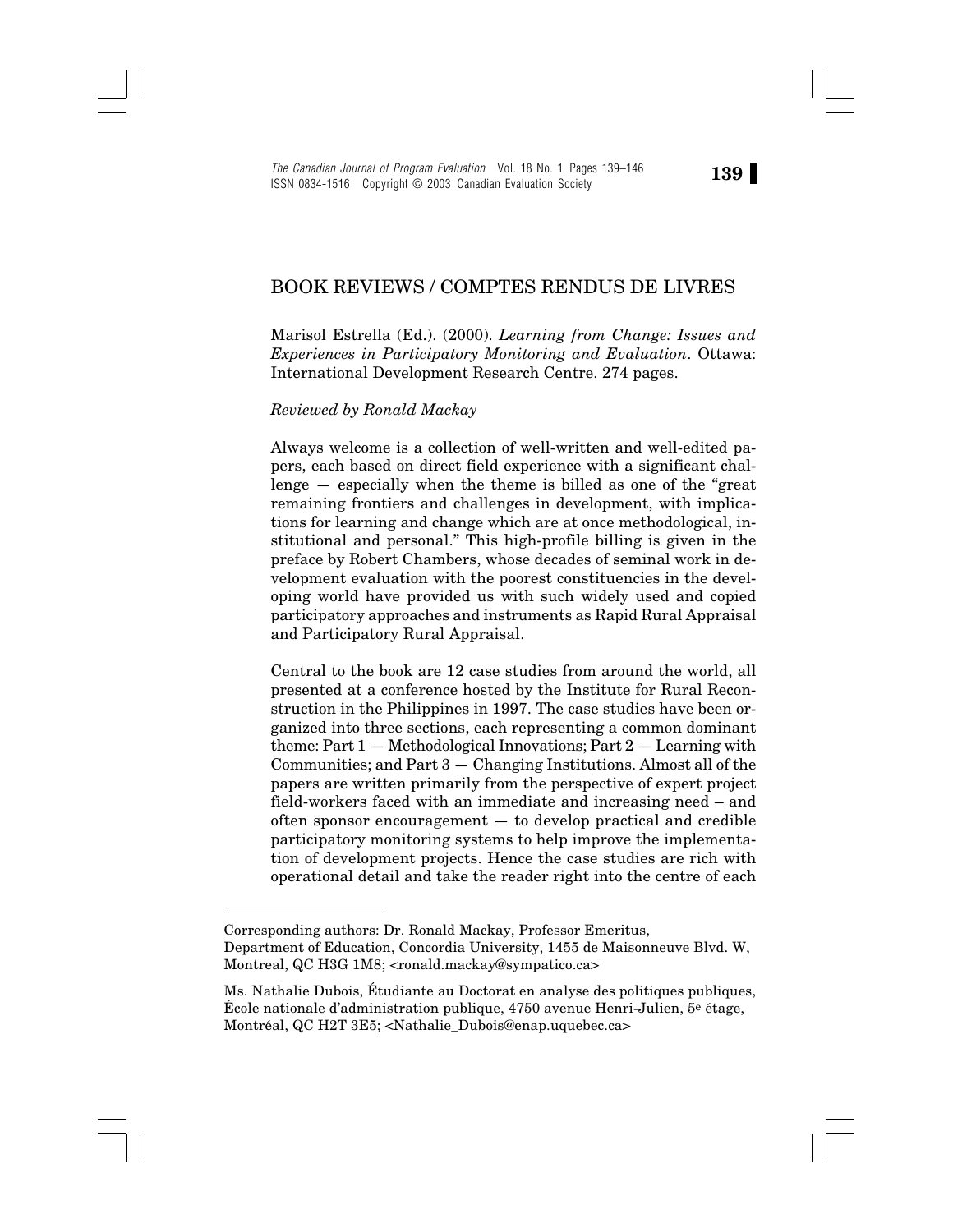project described. While only occasionally does an author fall into the trap of blaming a caricatured monolithic "traditional" monitoring and evaluation approach for much of the failure of development efforts to date, there is relatively little recognition of the continuous effort by the evaluation community since the 1960s to find equitable, responsive, and participatory approaches. This is a minor criticism of a book by development practitioners who are making serious efforts to come to grips with incorporating information systems into their work with a view to encouraging individual, group, and organizational learning. However, it does serve to remind the mainstream evaluation community that evaluation techniques are employed as essential but ancillary skills in a wide range of endeavours.

As a means of providing coherence in the form of a book, the 12 case studies are introduced by a chapter written by the editor, Marisol Estrella from the Institute for Popular Democracy in the Philippines. The book's cohesion is further enhanced by a final section, Part 4 — Conclusions, in which leading international development practitioners identify and extract most of the critical elements of participatory monitoring in the case studies and do a creditable job of contextualizing them in the current management, organizational learning, and evaluation literature. The "Glossary of acronyms and abbreviations" is complete and very useful, given the plethora of abbreviations used in each of the chapters.

Estrella's introductory chapter, "Learning from Change," is a fair account of the emergence of the need for participatory monitoring and evaluation (PM&E) systems in management in general. It also briefly summarizes the practical challenges facing development workers who seek to enlist the participation of project personnel unused to contributing to the creation of systems of control, learning, and accountability. Indeed, she raises even more questions than are answered in the succeeding 12 case studies.

The four case studies in Part 1, "Methodological Innovations," are drawn from experiences with projects in community forestry in Nepal, farmer-to-farmer extension in Mexico, agricultural technologies for improved natural resource management and poverty reduction in Bolivia and Laos, and sustainable agriculture in northeastern Brazil. Each is well-written and details the environments within which participatory PM&E was introduced, the innovative techniques used, and accounts of their success. The enormous challenge of engaging the full participation of all stakeholders is illustrated in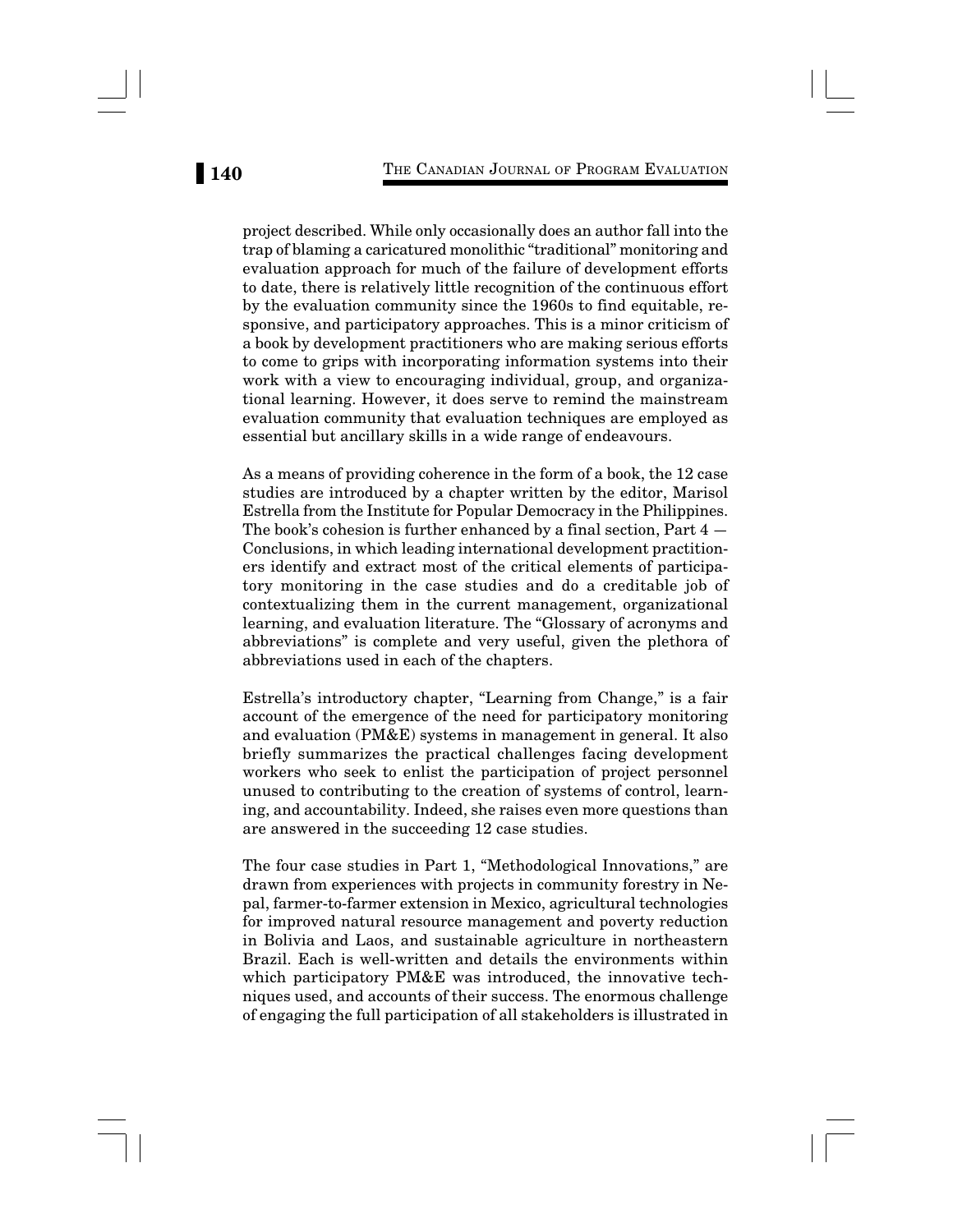## LA REVUE CANADIENNE <sup>D</sup>'ÉVALUATION DE PROGRAMME **141**

all four cases and can be characterized by reference to the first of these: the Nepal-UK Community Forestry Project in Nepal that works with 1500 forest user groups in seven separate districts to ensure that usufruct rights are enjoyed in such a way as to ensure equitable and sustainable forest management. Community forestry projects, with their multiplicity of stakeholders whose power varies and whose interests have a potential to conflict, are notoriously complex. The authors provide a fascinating and detailed description of the methods and tools used to explore and establish a common vision for sustainable management.

Part 2, "Learning with Communities," is made up of four case studies from the Philippines, Colombia, Ecuador, and West Virginia, USA. The last of these studies is most welcome and should not surprise the reader. The need to build community capacity through community-driven monitoring and evaluation is as much a need in poor communities in the developed world as it is in the developing world. It is to the credit of the enlightened conference organizers at the International Institute for Rural Reconstruction that this paper was invited, since it serves to demonstrate the challenges facing community projects seeking to build the capability of relatively disenfranchised citizens wherever they are encountered. This case reports on McDowell County, West Virginia, one of the "poorest rural communities in the United States" and one of 500 that met federal guidelines to apply for support under the Empowerment Zone/Enterprise Community program established by the Clinton administration in 1993. The author describes the process and the development of a Citizen Learning Team established to take charge of PM&E. A professional researcher worked with a 15-member group made up of community members representing the county's diverse geographic, racial, age, and gender demographics to build M&E skills and leadership capacity to encourage and engage broad citizen participation in the many projects designed to address a wide array of community concerns. The author describes the processes, techniques, and tools employed. She captures the essence of participatory monitoring and evaluation by showing how people "ordinarily outside the process" are able to become informed and involved with the economic and social future of their community.

Part 3, "Changing Institutions," is more heterogeneous. The four papers deal with disparate topics. Despite the title, there is less reference to PM&E at the institutional than at the organizational level. The first case study in Part 3, an interesting account of how the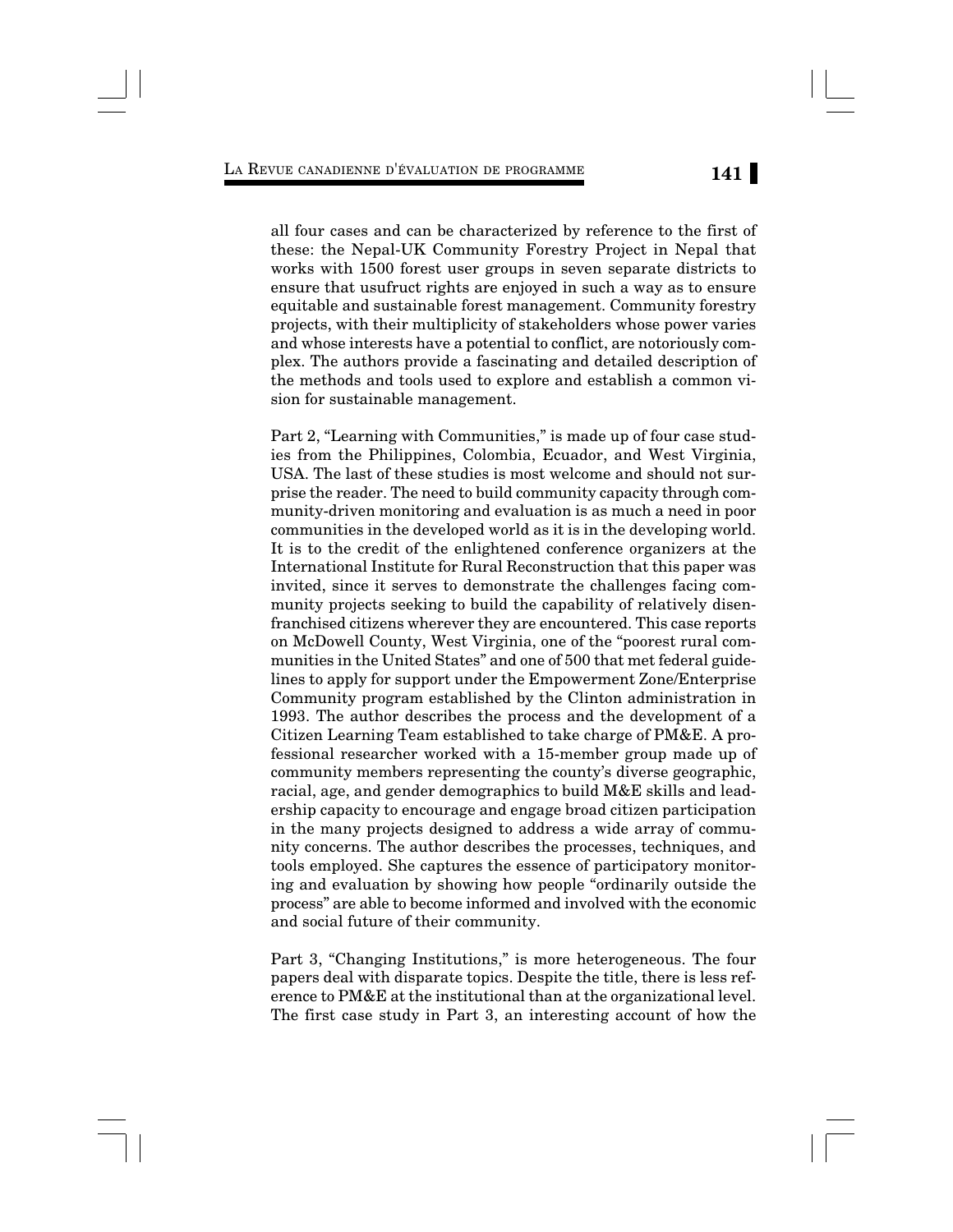Palestinian Agricultural Relief Committees developed a participatory planning, monitoring, and evaluation system for the overarching NGO that coordinates the committees, describes the institutional framework of occupation within which it is forced to operate and the social and political challenges that this presents. It is flawed by a heartfelt but misguided diatribe against the creation of program logic models, based not on rational argument against such models but on the authors' unfortunate experience of "visiting consultants who view the logical framework as a 'magic' tool." The authors choose to abandon program logic — to their probable future embarrassment when, in years to come, they better understand the tool and its value independently of how it may be abused by those who inadequately master it.

Outstanding in Part 3 is Chapter 11, Penelope Ward's account of CARE Zambia's reorientation of its development strategy from "physical development projects towards more human development emphasis aimed at building individual and organizational capacities." She describes how the household livelihood system — a holistic approach to linking the factors that affect people's livelihoods – was adopted and intentionally accompanied by a learning-centred and participatory approach in order to bring responsiveness to stakeholders' needs, priorities, and desires. She presents, with skill and confidence, the foundations of the approach — firmly based in current development, learning, and organizational theory — and the strategies adopted by CARE to encourage and institutionalize learning amongst staff at all levels of the organization. Here is an excellent example of how a well-informed approach provides the confidence to learn from principled experimentation and keep busy moving constructively ahead so that it has no time to fall into a retrospective lamentation about unsatisfactory past practices. The author is able to see the potential inherent in new tools appropriately adapted and employed, and the payoff appears to have been high in terms of moving toward meaningful participation M&E at all levels.

The last four chapters of the book  $-$  Part 4, "Conclusions"  $-$  save the volume from being merely a collection of interesting papers on a unifying theme. The host institution, the International Institute for Rural Reconstruction, appears to have intended that the conference serve to move practitioners closer to answering important questions about how, where, and when participation in the design of monitoring and evaluation systems can be most effectively employed in the field. Dindo Campilan, International Potato Center (author of Chapter 14, "Conceptual Tools for Tracking Change: Emerging Issues and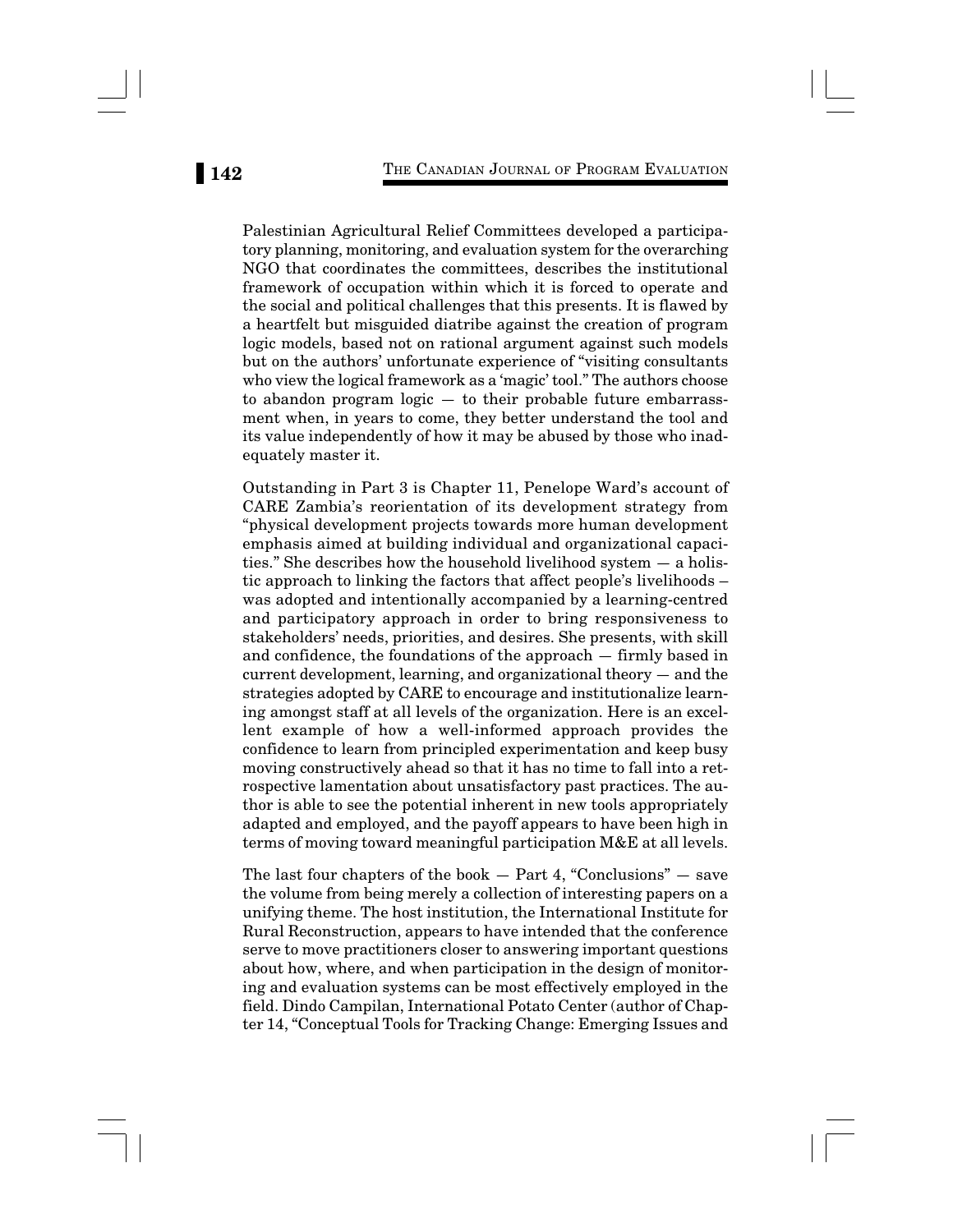LA REVUE CANADIENNE <sup>D</sup>'ÉVALUATION DE PROGRAMME **143**

Challenges"), captures the key features of the approaches used in the 12 case studies and suggests that participation will help facilitate stakeholder control over not only programs but policy as well. Irene Gujit, International Institute for the Environment and Development (Chapter 15, "Methodological Issues in Participatory Monitoring and Evaluation"), begins to formalize core steps in the identification of indicators and, equally importantly, makes insightful observations about the central role of individual capacity building to facilitate PM&E and how to achieve it. In the following chapter, "Laying the Foundation: Capacity Building for Participatory Monitoring and Evaluation," Deb Johnson, Sikiliza International Ltd., competently develops the theme of access through (a) opportunity  $-$  fundamentally a political and social matter and (b) ability  $-$  fundamentally a capacity issue. This is an important distinction in circumstances where it is sometimes assumed — quite erroneously that by virtue of opportunity alone, stakeholders are prepared to participate meaningfully in monitoring and evaluation.

The final chapter, "Learning to Change by Learning from Change: Going to Scale with Participatory Monitoring and Evaluation" by John Gaventa and Jutta Blauert, both of the Institute of Development Studies at the University of Sussex, concludes the book with a masterful discussion of the complex social and political dimensions of PM&E, especially in relation to scaling up from the local or project level to the program or national/regional level. The authors stress the "ripple effect" that PM&E can have on the improved learning of the entire organization, but in doing so employ an unfortunate metaphor — they liken the first participatory steps of the M&E process to a "Trojan Horse" that can result in broad organizational improvement. Monitoring and evaluation have suffered and continue to suffer from enough suspicion without, quite unintentionally and probably due to a lack of familiarity with the Greek classics, an inadvertent and unfortunate comparison to subversive processes intent on destruction!

This book is an interesting read, especially for those members of the evaluation community who work with development teams from the grass roots up. In addition to providing valuable conceptual frameworks, lists of guidelines, and accounts of how a wide variety of tools are used in the field, it illustrates the range and complexity of situations into which practical monitoring and evaluation must be integrated for development efforts to grope their way to successful and sustainable outcomes.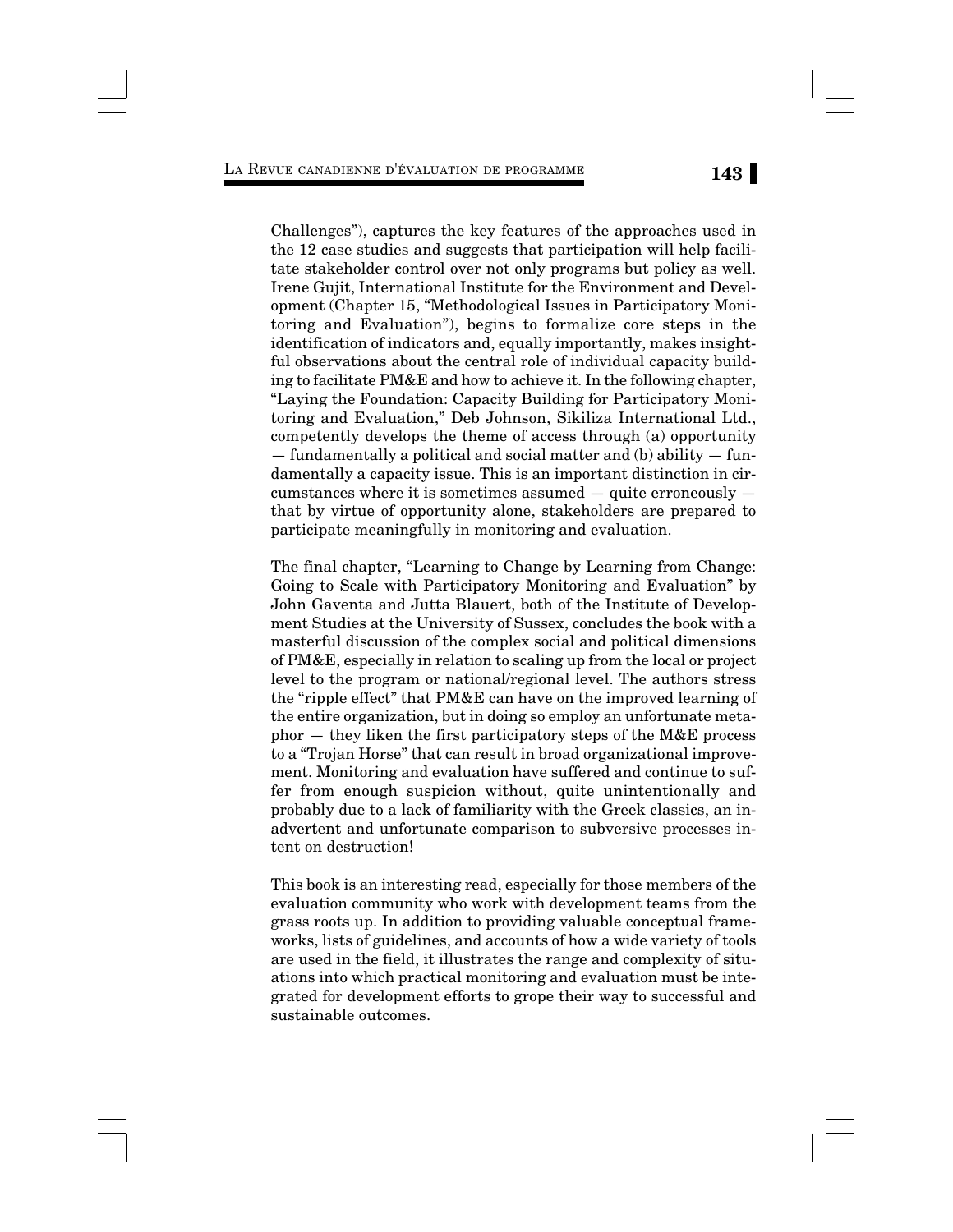# | • | • | • | • |

Irving Rootman, Michael Goodstadt, Brian Hyndman, David V. McQueen, Louise Potvin, Jane Springett, & Erio Ziglio (Éds.) (2001). *Evaluation in Health Promotion: Principles and Perspectives*. WHO Regional Publications, European Series, No. 92, Denmark, 533 pages.

### *Compte rendu par Nathalie Dubois*

En administration publique, l'évaluation des activités publiques représente un exercice légitime et incontournable. La valeur ajoutée qu'apporte une évaluation à l'administration des affaires étatiques s'explique par l'amélioration des services rendus suite à cette dernière. L'évaluation est d'autant plus reconnue que des composantes des politiques publiques comme les grandes orientations budgétaires de nos gouvernements, les nouvelles formes de dispensation de services (public, privé, sans but lucratif) et la présence marquée d'organisations internationales dans nos enjeux nationaux contraignent les organisations à produire des analyses critiques de leurs activités ainsi que des impacts de celles-ci. Ces changements apportés aux politiques publiques exercent une pression de plus en plus significative sur notre gouverne et tendent à faire de l'évaluation une préoccupation centrale de nos organisations.

Le domaine de la santé publique, et plus particulièrement la promotion de la santé, n'échappe pas à cette réalité. Ainsi, l'Organisation Mondiale de la Santé a publié, en 2001, un ouvrage intitulé *Evaluation in Health Promotion: Principles and Perspectives*. Ce collectif regroupant plus de 50 collaboratrices et collaborateurs aborde un ensemble de questions se rapportant à la pratique de l'évaluation dans le domaine de la promotion de la santé. Spécifiquement, les auteurs examinent les différentes méthodes d'évaluation et proposent des guides de travail aux décideurs et aux praticiens de la santé afin qu'ils puissent les utiliser adéquatement dans leurs tâches. Soucieuse de présenter diverses perspectives d'analyse, l'équipe responsable de la publication du volume a sollicité la participation de professionnels provenant de plusieurs pays (Canada, États-Unis et pays européens) ainsi que de multiples milieux de travail (gouvernement, université, groupe de recherche, etc.).

Spécifiquement, le volume comprend cinq parties et plus de 20 chapitres. La première partie de l'ouvrage définit les principaux thèmes et modèles d'analyse employés en évaluation ainsi qu'en promotion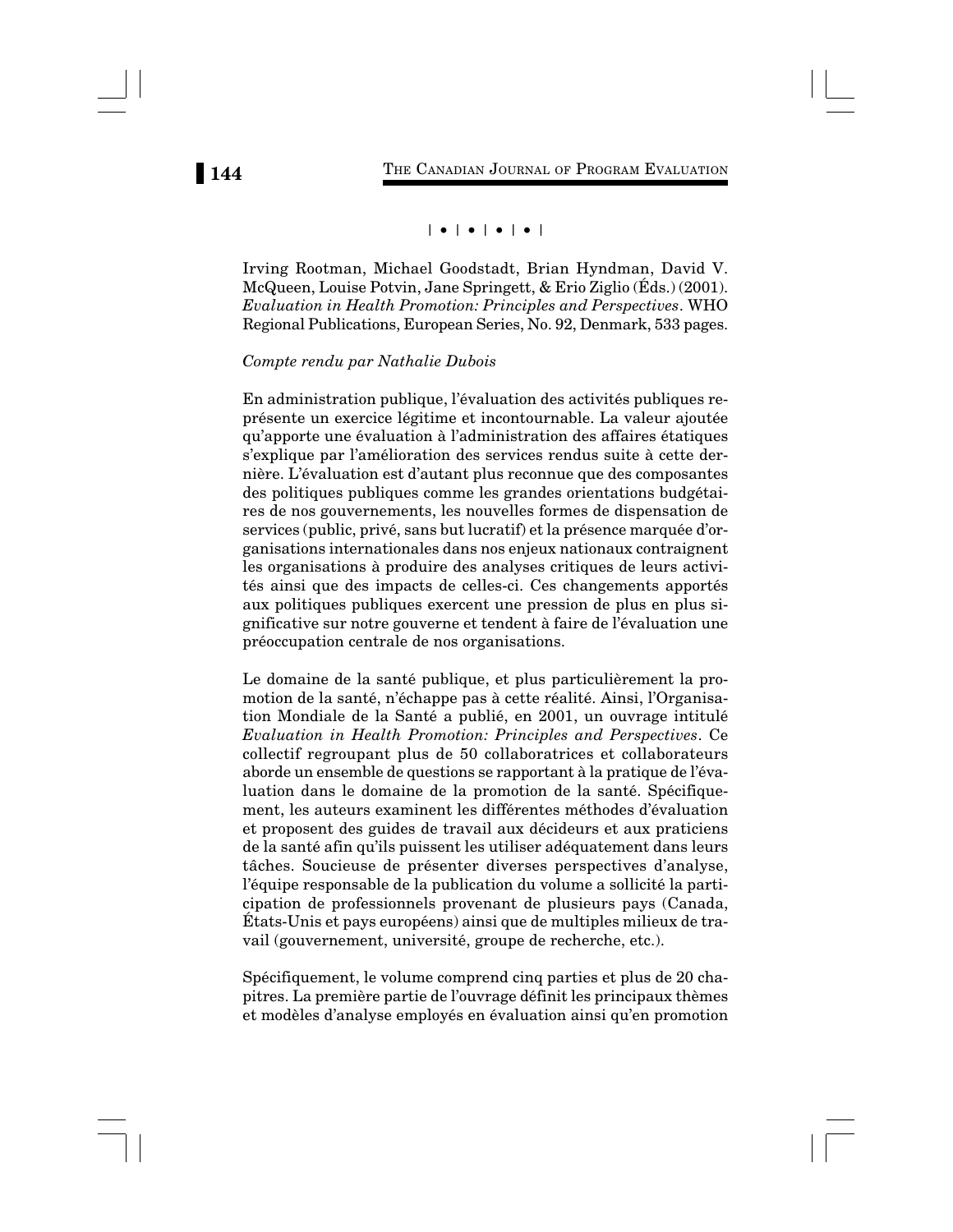## LA REVUE CANADIENNE <sup>D</sup>'ÉVALUATION DE PROGRAMME **145**

de la santé. Les chapitres constituant cette section présentent la pluralité des idées, des théories et de la pratique autant dans le domaine de l'évaluation que de la promotion de la santé. La deuxième partie du volume se concentre sur les grands enjeux de l'évaluation. Ainsi, guidés par la réflexion développée par Shadish, Cook, et Levinton (1991), les auteurs discutent des questions relatives à la construction et l'utilisation des connaissances, à la pratique de l'évaluation en promotion de la santé, ainsi qu'aux implications méthodologiques et épistémologiques des méthodes qualitatives et quantitatives en sciences sociales. La troisième partie survole les principaux contextes d'évaluation en promotion de la santé, alors que la quatrième traite des grandes composantes environnementales de ces activités promotionnelles. Finalement, la cinquième partie présente une synthèse des problématiques relatives à l'évaluation des activités en promotion de la santé et tire des conclusions sur les grandes recommandations du groupe de travail mis sur pied par l'Organisation Mondiale de la Santé.

Malgré l'envergure du projet, l'ouvrage demeure fort pertinent. D'un point de vue théorique, comme le volume n'est pas un «livre de recettes» en évaluation, il permet aux auteurs d'aborder plus aisément les fondements théoriques et méthodologiques de l'évaluation dans le domaine de la promotion de la santé. Cette perspective d'analyse permet de présenter certains enjeux épistémologiques, théoriques, et méthodologiques très contemporains et trop souvent négligés par nos débats disciplinaires. De plus, le volume consacre une place importante à l'étude de diverses applications d'évaluation en exposant un large éventail d'expériences canadiennes, américaines et européennes. La présentation de ces cas conduit le lecteur vers des propositions de grilles visant l'amélioration des projets d'évaluation. Cet équilibre entre les fondements épistémologiques, la théorie, et la pratique incite à des échanges riches et stimulants autant pour les chercheurs, les praticiens, et les décideurs que pour les étudiants.

D'un point de vue technique, la lecture de l'ouvrage demeure agréable et simple, car les auteurs expriment clairement et de manière accessible leurs propos. Le document est constitué de chapitres distincts mais tout de même organisés et articulés dans un ensemble cohérent et stimulant. De plus, comme les auteurs font régulièrement référence aux autres textes de l'ouvrage, le lecteur peut plus aisément assimiler les idées défendues dans chaque chapitre et ainsi développer une meilleure compréhension globale de la problématique. Évidemment, comme tout ouvrage collectif, certains auteurs